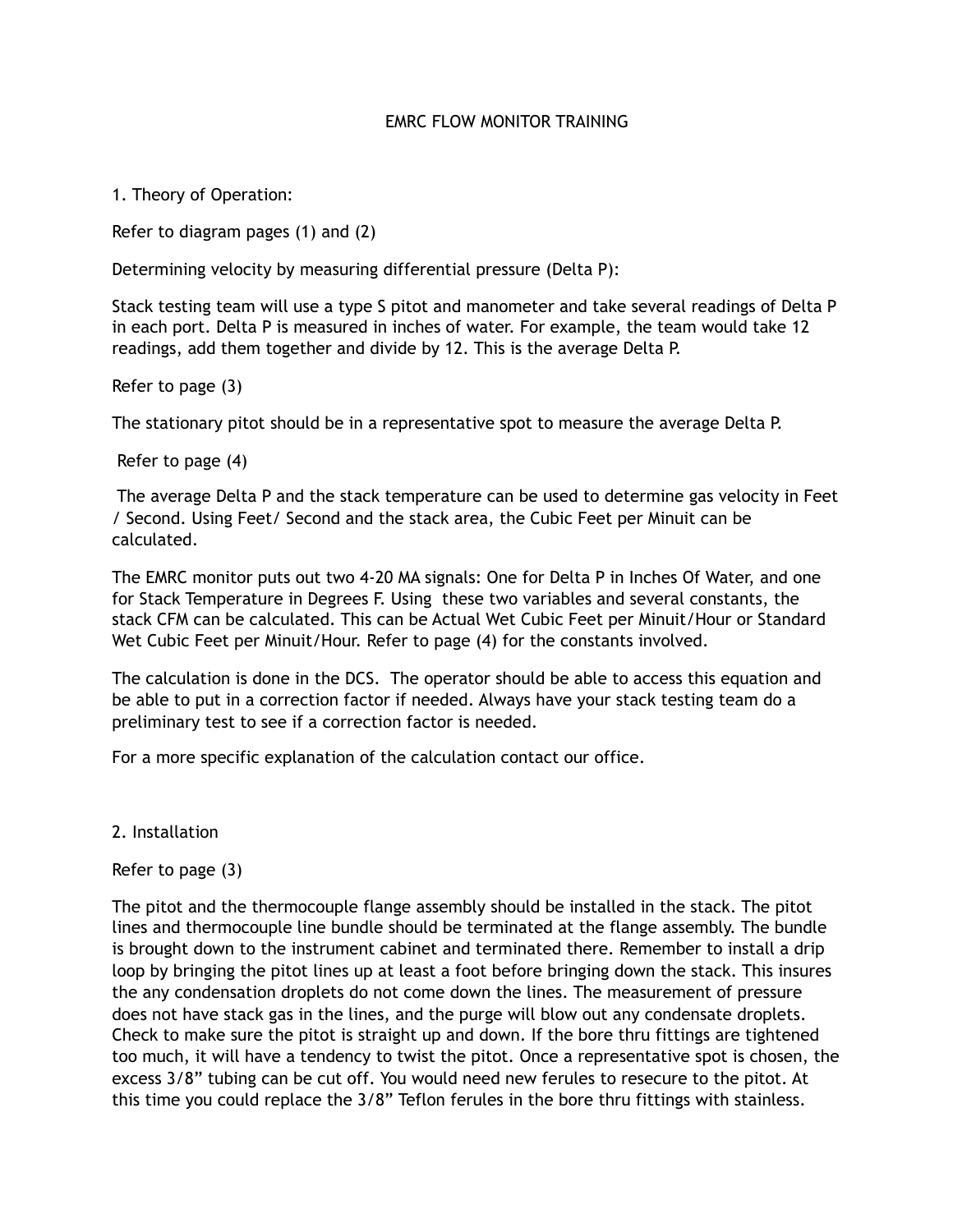Refer to page (5)

The high and low pitot line is attached to the solenoid block at the bottom of the cabinet. Observe the manometer, if it should show a negative reading, the lines should be swapped. The T/C line is terminated at TB-1.

Terminals:

TB-1: Type K T/C wire connection

TB-2: 4-20 MA Outputs. 1 & 2 Delta P 3 & 4 Stack Temp

TB-3 External activation:

 Momentary dry contact from 1 to 2 will activate a calibration sequence. Momentary dry contact from 3 to 4 will activate a purge sequence. By momentary we mean about 3 seconds. This is essentially switching the 24 VDC back to the controller inputs. This must be the same 24VDC that powers the controller. If there is a question about the DCS contact closures, you can test by placing a jumper across these terminals to check activation.

TB-3 Contact closures out:

5 & 6 will give a dry contact closure when there is a purge sequence. When the pitot is being purged, the Delta P will go to zero. The track/hold will tell the DCS to ignore the Delta p signal until the contact opens back up.

7 & 8 will give a contact closure when the system is in span.

9 & 10 will give a contact closure when the system is in zero.

Instrument Air:

The cabinet needs two connections for instrument air. The internal connection provides purge air and a regulator drops the pressure to be used as span air. The regulator will drop the pressure to about 14 inches of water and the needle valve restricts the pressure down to about 2 inches. We will talk more about the span air later. The external air connection is to supply the Bebco cabinet purge device. We recommend around 90 Psi for Inst air.

Power:

The monitor needs 115 VAC. This is brought in to the 7 amp breaker in the cabinet. A ground bar is available for chassis ground.

## 3. System Flow

With the pitot installed and the tubing bundle secured to the fittings in the cabinet, the DP transmitter and manometer will read the differential pressure. Even with the power off, the manometer will see the pressure.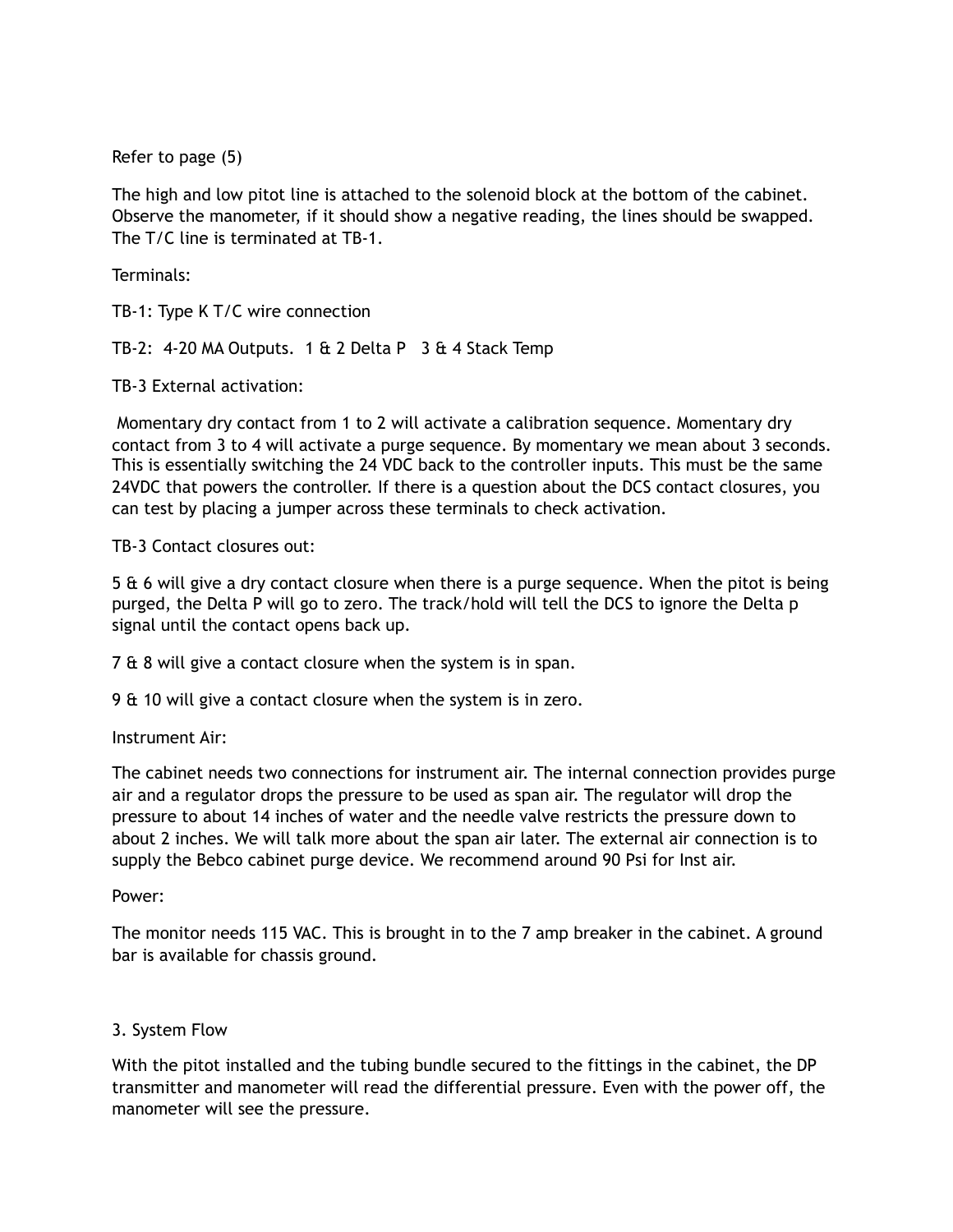The 3 way valves on the Rosemount transmitter should be facing in. These can be turned outwards for a manual zero. With the valves turned out, the high side and the low side of the DP transmitter and manometer will be vented to the cabinet. You can use the high side valve to introduce any pressure you want to the DP transmitter and manometer. Hook a ¼" piece of tubing to the outward fitting, and blow into it as you observe the manometer. Once you see the value you want, turn the valve halfway back and lock in that pressure. Remember to turn the valves back for normal operation.

The pressure goes thru the solenoid block and filters to the 3 way valves, where it goes to the transmitter and manometer. The manometer valves can be kept closed when not being used.

Functions:

Refer to page (8)

Zero: When the monitor is in zero, the high and low side of the transmitter and manometer are vented to the cabinet.

Refer to page (9)

Span: The low side remains vented and span air is introduced to the high side. SV7 also opens and allows span air pressure to the pressure switch. The pressure switch controls SV6 which is allowing the span air pressure to the high side. When the pressure switch reaches the set point, power is cut off to SV6 the span air pressure will be locked into the high side.

The needle valve controls how quickly the pressure climbs to the span set point. There should be a slow rate of climb, perhaps 5 seconds or more. You will see an overshoot because of the dead band of the switch. The whole point is to see a repeatable value every 24 hours. That value can be between 50 and 70 percent of the range value of the Rosemount transmitter. There is a span set point adjustment on the pressure switch.

Refer to page (10)

Purge: The monitor will go into zero for the purge cycle. This isolates the components from the high pressure purge air. First SV1 and then SV2 will open allowing the purge air up the lines and out the end of the pitot. High and Low purge refers to the high and low side of the pitot.

Components:

Refer to page (11)

Rosemount Transmitter: The Rosemount transmitter should be zeroed at installation. There are two ways to zero the transmitter. A Hart communicator can be used to communicate with the transmitter, or it can be done manually. To manually zero the transmitter, turn the three way valves outward. Locate the zero button under the silver plate on the front of the